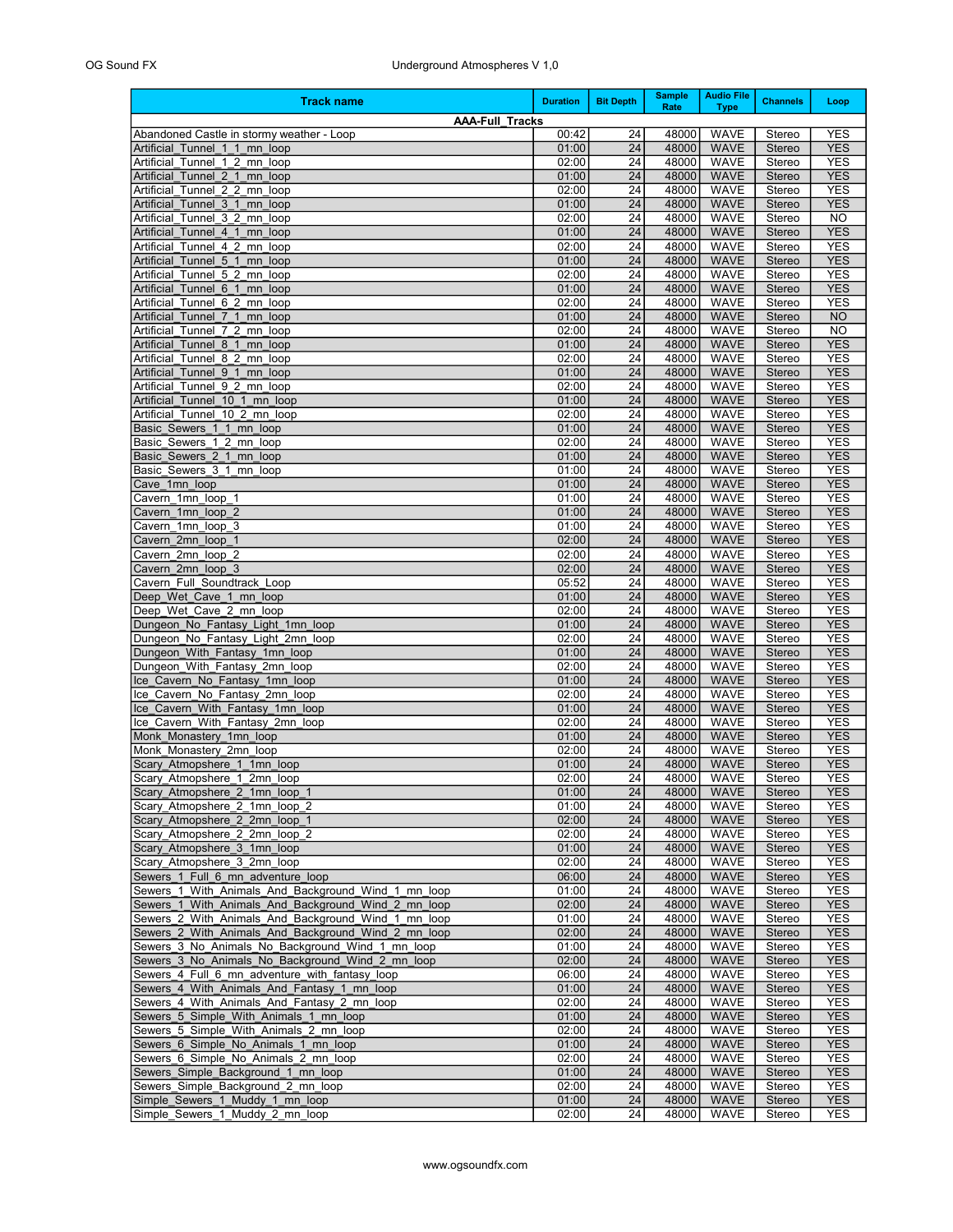## OG Sound FX Underground Atmospheres V 1,0

| <b>Track name</b>                                                                              | <b>Duration</b> | <b>Bit Depth</b> | <b>Sample</b><br>Rate | <b>Audio File</b><br><b>Type</b> | <b>Channels</b>  | Loop                     |
|------------------------------------------------------------------------------------------------|-----------------|------------------|-----------------------|----------------------------------|------------------|--------------------------|
| Simple Sewers 1 Muddy With Flies 1 mn loop                                                     | 01:00           | 24               | 48000                 | <b>WAVE</b>                      | Stereo           | <b>YES</b>               |
| Simple Sewers 1 Muddy With Flies 2 mn loop                                                     | 02:00           | 24               | 48000                 | <b>WAVE</b>                      | Stereo           | <b>YES</b>               |
| Simple Sewers 2 Muddy 1 mn loop                                                                | 01:00           | 24               | 48000                 | <b>WAVE</b>                      | Stereo           | <b>YES</b>               |
| Simple Sewers 2 Muddy 2 mn loop                                                                | 02:00           | 24               | 48000                 | <b>WAVE</b>                      | Stereo           | <b>YES</b>               |
| Simple Sewers 3 1 mn loop                                                                      | 01:00           | 24               | 48000                 | <b>WAVE</b>                      | Stereo           | <b>YES</b>               |
| Simple Sewers 3 2 mn loop<br>Simple Sewers 4 1 mn loop                                         | 02:00<br>01:00  | 24<br>24         | 48000<br>48000        | <b>WAVE</b><br><b>WAVE</b>       | Stereo<br>Stereo | YES<br><b>YES</b>        |
| Simple Sewers 4 2 mn loop                                                                      | 02:00           | 24               | 48000                 | <b>WAVE</b>                      | Stereo           | YES                      |
| Simple Sewers 5 Very Muddy 1 mn loop                                                           | 01:00           | 24               | 48000                 | <b>WAVE</b>                      | Stereo           | <b>YES</b>               |
| Simple Sewers 5 Very Muddy 2 mn loop                                                           | 02:00           | 24               | 48000                 | <b>WAVE</b>                      | Stereo           | <b>YES</b>               |
| Hatches & Metal Objects                                                                        |                 |                  |                       |                                  |                  |                          |
| Deep Impact 1                                                                                  | 00:10           | 24               | 48000                 | <b>WAVE</b>                      | Stereo           | NO                       |
| Deep Impact 2                                                                                  | 00:07           | 24               | 48000                 | <b>WAVE</b>                      | Stereo           | <b>NO</b>                |
| Deep Impact 3                                                                                  | 00:06           | 24               | 48000                 | <b>WAVE</b>                      | Stereo           | NO                       |
| Deep Impact 4<br>Deep Impact 5                                                                 | 00:06<br>00:06  | 24<br>24         | 48000<br>48000        | <b>WAVE</b><br><b>WAVE</b>       | Stereo<br>Stereo | <b>NO</b><br>NO          |
| Deep Impact 6                                                                                  | 00:06           | 24               | 48000                 | <b>WAVE</b>                      | Stereo           | <b>NO</b>                |
| Deep Impact 7                                                                                  | 00:05           | 24               | 48000                 | <b>WAVE</b>                      | Stereo           | NO                       |
| Deep Impact 8                                                                                  | 00:04           | 24               | 48000                 | <b>WAVE</b>                      | Stereo           | <b>NO</b>                |
| Hatch Close 1                                                                                  | 00:08           | 24               | 48000                 | <b>WAVE</b>                      | Stereo           | NO                       |
| Hatch Close 2                                                                                  | 00:10           | 24               | 48000                 | <b>WAVE</b>                      | Stereo           | <b>NO</b>                |
| Hatch open 1                                                                                   | 00:06           | 24               | 48000                 | <b>WAVE</b>                      | Stereo           | NO                       |
| Hatch open 2                                                                                   | 00:08           | 24               | 48000                 | <b>WAVE</b><br><b>WAVE</b>       | Stereo           | <b>NO</b>                |
| Hatch Slow Close 1<br>Heavy Woden Door Opening                                                 | 00:13<br>00:04  | 24<br>24         | 48000<br>48000        | <b>WAVE</b>                      | Stereo<br>Stereo | <b>NO</b><br><b>NO</b>   |
| Large Mechanic Door                                                                            | 00:05           | 24               | 48000                 | <b>WAVE</b>                      | Stereo           | <b>NO</b>                |
| Large Mechanism                                                                                | 00:08           | 24               | 48000                 | <b>WAVE</b>                      | Stereo           | <b>NO</b>                |
| Metal Lid 1                                                                                    | 00:02           | 24               | 48000                 | <b>WAVE</b>                      | Stereo           | <b>NO</b>                |
| Metal Lid 2                                                                                    | 00:01           | 24               | 48000                 | <b>WAVE</b>                      | <b>Stereo</b>    | <b>NO</b>                |
| Metal Lid 3                                                                                    | 00:01           | 24               | 48000                 | <b>WAVE</b>                      | Stereo           | <b>NO</b>                |
| Metal Lid 4                                                                                    | 00:01           | 24               | 48000                 | <b>WAVE</b>                      | <b>Stereo</b>    | <b>NO</b>                |
| Secret Large Mechanic Door                                                                     | 00:09           | 24               | 48000                 | <b>WAVE</b>                      | Stereo           | <b>NO</b>                |
| Separate_Layers<br>Artificial Deep Rumbling Wind 1mn loop                                      | 01:00           | 24               | 48000                 | <b>WAVE</b>                      | Stereo           | YES                      |
| Artificial Deep Rumbling Wind 2mn loop                                                         | 02:00           | 24               | 48000                 | <b>WAVE</b>                      | Stereo           | <b>YES</b>               |
| Artificial Deep Vibrating Sound 1mn loop                                                       | 01:00           | 24               | 48000                 | <b>WAVE</b>                      | Stereo           | <b>YES</b>               |
| Artificial Deep Vibrating Sound 2mn loop                                                       | 02:00           | 24               | 48000                 | <b>WAVE</b>                      | Stereo           | <b>YES</b>               |
| Artificial Interference Background Noise 1mn loop                                              | 01:00           | 24               | 48000                 | <b>WAVE</b>                      | Stereo           | <b>YES</b>               |
| Artificial Low Ring Noise 1mn loop                                                             | 01:00           | 24               | 48000                 | <b>WAVE</b>                      | Stereo           | <b>YES</b>               |
| Artificial Low Ring Noise 2 1mn loop                                                           | 01:00           | 24               | 48000                 | <b>WAVE</b>                      | Stereo           | <b>YES</b>               |
| Artificial Low Ring Noise 2 2mn loop                                                           | 02:00<br>01:00  | 24<br>24         | 48000<br>48000        | <b>WAVE</b><br><b>WAVE</b>       | Stereo           | <b>YES</b><br><b>YES</b> |
| Artificial Strange Background Noise 1mn loop<br>Artificial Strange Background Noise 2mn loop   | 02:00           | 24               | 48000                 | <b>WAVE</b>                      | Stereo<br>Stereo | <b>YES</b>               |
| Artificial Tunnel Background Noise 1 1mn loop                                                  | 01:00           | 24               | 48000                 | <b>WAVE</b>                      | Stereo           | <b>YES</b>               |
| Artificial Tunnel Background Noise 1 2mn loop                                                  | 02:00           | 24               | 48000                 | <b>WAVE</b>                      | Stereo           | <b>YES</b>               |
| Artificial<br>Tunnel Background Noise 2 1mn loop                                               | 01:00           | 24               | 48000                 | <b>WAVE</b>                      | Stereo           | <b>YES</b>               |
| Artificial_Tunnel_Background_Noise_2_2mn_loop                                                  | 02:00           | 24               | 48000                 | <b>WAVE</b>                      | Stereo           | <b>YES</b>               |
| Artificial Tunnel Background Noise 3 1mn loop                                                  | 01:00           | 24               | 48000                 | <b>WAVE</b>                      | Stereo           | <b>YES</b>               |
| Artificial Tunnel Background Noise 3 2mn loop                                                  | 02:00           | 24               | 48000                 | <b>WAVE</b>                      | <b>Stereo</b>    | <b>YES</b>               |
| Artificial Tunnel Background Noise 4 1mn loop<br>Artificial Tunnel Background Noise 4 2mn loop | 01:00<br>02:00  | 24<br>24         | 48000<br>48000        | WAVE<br><b>WAVE</b>              | Stereo<br>Stereo | <b>YES</b><br><b>YES</b> |
| Artificial Tunnel Background Noise 5 1mn loop                                                  | 01:00           | 24               | 48000                 | WAVE                             | Stereo           | <b>YES</b>               |
| Artificial Tunnel Background Noise 5 2mn loop                                                  | 02:00           | 24               | 48000                 | <b>WAVE</b>                      | Stereo           | <b>YES</b>               |
| Background Mechanic Rumble 1mn loop                                                            | 01:00           | 24               | 48000                 | WAVE                             | Stereo           | YES                      |
| Background Mechanic Rumble 2mn loop                                                            | 02:00           | 24               | 48000                 | <b>WAVE</b>                      | Stereo           | <b>YES</b>               |
| Cave Wind 1mn loop                                                                             | 01:00           | 24               | 48000                 | <b>WAVE</b>                      | Stereo           | YES                      |
| Clinging_Icicles_1mn_loop                                                                      | 01:00           | 24               | 48000                 | <b>WAVE</b>                      | Stereo           | <b>YES</b>               |
| Clinging_Icicles_2mn_Ioop                                                                      | 02:00           | 24               | 48000                 | <b>WAVE</b>                      | Stereo           | <b>YES</b>               |
| Cold Ice Cavern Wind 1mn loop<br>Cold Ice Cavern Wind 2mn loop                                 | 01:00<br>02:00  | 24<br>24         | 48000<br>48000        | <b>WAVE</b><br><b>WAVE</b>       | Stereo<br>Stereo | <b>YES</b><br>YES        |
| Creepy Artificial Tunnel Background 1mn loop                                                   | 01:00           | 24               | 48000                 | <b>WAVE</b>                      | Stereo           | <b>YES</b>               |
| Creepy Artificial Tunnel Background 2mn loop                                                   | 02:00           | 24               | 48000                 | WAVE                             | Stereo           | YES                      |
| Deep background 1mn loop                                                                       | 01:00           | 24               | 48000                 | <b>WAVE</b>                      | Stereo           | <b>YES</b>               |
| Deep background 2mn loop                                                                       | 02:00           | 24               | 48000                 | <b>WAVE</b>                      | Stereo           | YES                      |
| Deep Rumble 1mn loop                                                                           | 01:00           | 24               | 48000                 | <b>WAVE</b>                      | Stereo           | <b>YES</b>               |
| Deep Rumble 2mn loop                                                                           | 02:00           | 24               | 48000                 | WAVE                             | Stereo           | YES                      |
| Deep Rumbling Sound 1mn loop                                                                   | 01:00<br>02:00  | 24               | 48000                 | <b>WAVE</b>                      | Stereo           | <b>YES</b>               |
| Deep_Rumbling_Sound_2mn_loop<br>Earth Rumbling 1mn loop                                        | 01:00           | 24<br>24         | 48000<br>48000        | WAVE<br><b>WAVE</b>              | Stereo<br>Stereo | YES<br><b>YES</b>        |
| Low Rumbling 1mn loop                                                                          | 01:00           | 24               | 48000                 | WAVE                             | Stereo           | YES                      |
| Low Rumbling 2mn loop                                                                          | 02:00           | 24               | 48000                 | <b>WAVE</b>                      | Stereo           | <b>YES</b>               |
| Low Wind 1 1mn loop                                                                            | 01:00           | 24               | 48000                 | WAVE                             | Stereo           | YES                      |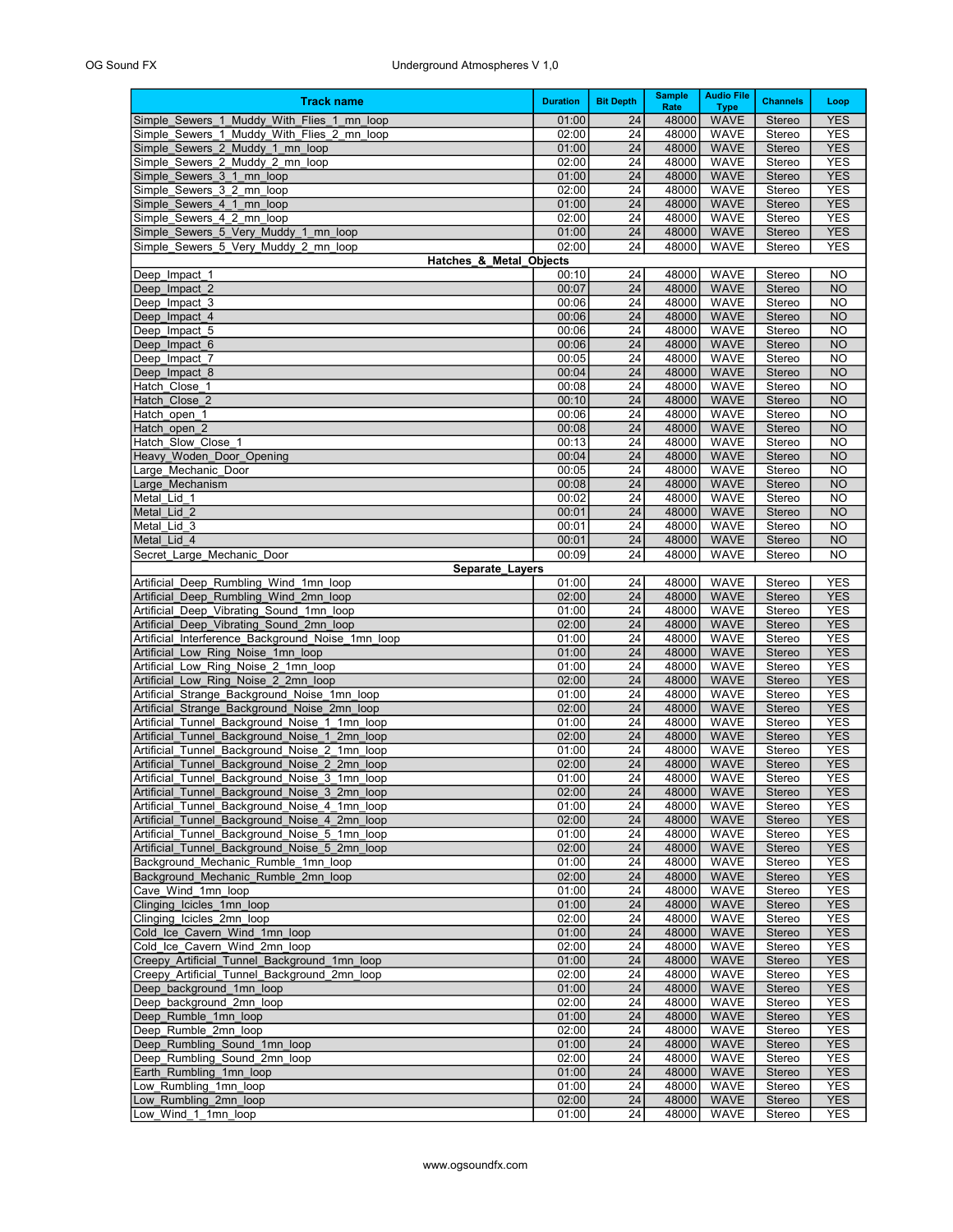| <b>Track name</b>                                                        | <b>Duration</b> | <b>Bit Depth</b> | <b>Sample</b><br>Rate | <b>Audio File</b><br><b>Type</b> | <b>Channels</b>         | Loop                     |
|--------------------------------------------------------------------------|-----------------|------------------|-----------------------|----------------------------------|-------------------------|--------------------------|
| Low Wind 1 2mn loop                                                      | 02:00           | 24               | 48000                 | <b>WAVE</b>                      | Stereo                  | <b>YES</b>               |
| Low Wind 2 1mn loop                                                      | 01:00           | 24               | 48000                 | <b>WAVE</b>                      | Stereo                  | <b>YES</b>               |
| Low Wind 2 2mn loop                                                      | 02:00           | 24               | 48000                 | <b>WAVE</b>                      | <b>Stereo</b>           | <b>YES</b>               |
| Magma Chamber 1mn loop                                                   | 01:00           | 24               | 48000                 | <b>WAVE</b>                      | Stereo                  | <b>YES</b>               |
| Magma Chamber 2mn loop                                                   | 02:00           | 24               | 48000                 | <b>WAVE</b>                      | <b>Stereo</b>           | <b>YES</b>               |
| Monk Monastery Bells 1mn loop                                            | 01:00           | 24               | 48000                 | <b>WAVE</b><br><b>WAVE</b>       | Stereo                  | <b>YES</b><br><b>YES</b> |
| Monk Monastery Bells 2mn loop<br>Monk Monastery Monks Monotonal 1mn loop | 02:00<br>01:00  | 24<br>24         | 48000<br>48000        | <b>WAVE</b>                      | <b>Stereo</b><br>Stereo | <b>YES</b>               |
| Monk Monastery Monks Monotonal 2mn loop                                  | 02:00           | 24               | 48000                 | <b>WAVE</b>                      | <b>Stereo</b>           | <b>YES</b>               |
| Muffled Wind 1mn loop                                                    | 01:00           | 24               | 48000                 | <b>WAVE</b>                      | Stereo                  | <b>YES</b>               |
| Muffled Wind 2mn loop                                                    | 02:00           | 24               | 48000                 | <b>WAVE</b>                      | <b>Stereo</b>           | <b>YES</b>               |
| Scary Other World Noise 1mn loop                                         | 01:00           | 24               | 48000                 | <b>WAVE</b>                      | Stereo                  | <b>YES</b>               |
| Scary_Squeeky_Background_sound_1mn_loop                                  | 01:00           | 24               | 48000                 | <b>WAVE</b>                      | <b>Stereo</b>           | <b>YES</b>               |
| Scary Weird Ghostly Atmosphere 1mn loop                                  | 01:00           | 24               | 48000                 | <b>WAVE</b>                      | Stereo                  | <b>YES</b>               |
| Scary_whispery_background_sound_1mn_loop<br>Underground Machine 1mn loop | 01:00<br>01:00  | 24<br>24         | 48000<br>48000        | <b>WAVE</b><br><b>WAVE</b>       | <b>Stereo</b><br>Stereo | <b>YES</b><br><b>YES</b> |
| Water_Dripping_Strong_1mn_loop_1                                         | 01:00           | 24               | 48000                 | <b>WAVE</b>                      | <b>Stereo</b>           | <b>YES</b>               |
| Water Dripping Strong 1mn loop 2                                         | 01:00           | 24               | 48000                 | <b>WAVE</b>                      | Stereo                  | <b>YES</b>               |
| Water Dripping Strong 1mn loop 3                                         | 01:00           | 24               | 48000                 | <b>WAVE</b>                      | <b>Stereo</b>           | <b>YES</b>               |
| Sewer_Elements                                                           |                 |                  |                       |                                  |                         |                          |
| Muddy Bubbly Sewers                                                      | 00:21           | 24               | 48000                 | <b>WAVE</b>                      | <b>Stereo</b>           | <b>NO</b>                |
| Muddy Sewer Cascade long                                                 | 00:36           | 24               | 48000                 | <b>WAVE</b>                      | Stereo                  | <b>NO</b>                |
| Muddy Sewer Cascade short                                                | 00:09           | 24               | 48000                 | <b>WAVE</b>                      | <b>Stereo</b>           | <b>NO</b>                |
| Sewer Cascade 1                                                          | 00:17           | 24               | 48000                 | <b>WAVE</b>                      | Stereo<br><b>Stereo</b> | <b>NO</b>                |
| Sewer Cascade 2<br>Sewer Cascade 3                                       | 00:17<br>00:25  | 24<br>24         | 48000<br>48000        | <b>WAVE</b><br><b>WAVE</b>       | Stereo                  | <b>NO</b><br><b>NO</b>   |
| Sewer Cascade 4                                                          | 00:20           | 24               | 48000                 | <b>WAVE</b>                      | <b>Stereo</b>           | <b>NO</b>                |
| Sewer Cascade 5                                                          | 00:17           | 24               | 48000                 | <b>WAVE</b>                      | Stereo                  | <b>NO</b>                |
| Sewer Cascade 6                                                          | 00:26           | 24               | 48000                 | <b>WAVE</b>                      | <b>Stereo</b>           | <b>NO</b>                |
| Sewer Cascade 7                                                          | 00:09           | 24               | 48000                 | <b>WAVE</b>                      | Stereo                  | <b>NO</b>                |
| Sewer Cascade 8                                                          | 00:16           | 24               | 48000                 | <b>WAVE</b>                      | <b>Stereo</b>           | <b>NO</b>                |
| Sewer Creature 1                                                         | 00:03           | 24               | 48000                 | <b>WAVE</b>                      | Stereo                  | <b>NO</b>                |
| Sewer Creature 2                                                         | 00:01           | 24               | 48000                 | <b>WAVE</b>                      | <b>Stereo</b>           | <b>NO</b>                |
| Sewer Creature 3<br>Sewer Creature Eating 1                              | 00:01<br>00:05  | 24<br>24         | 48000<br>48000        | <b>WAVE</b><br><b>WAVE</b>       | Stereo<br><b>Stereo</b> | <b>NO</b><br><b>NO</b>   |
| Sewer Creature Eating 2                                                  | 00:06           | 24               | 48000                 | <b>WAVE</b>                      | Stereo                  | <b>NO</b>                |
| Sewer Creature Eating 3                                                  | 00:13           | 24               | 48000                 | <b>WAVE</b>                      | <b>Stereo</b>           | <b>NO</b>                |
| Sewer Tsunami 1 With Animals                                             | 01:04           | 24               | 48000                 | <b>WAVE</b>                      | Stereo                  | <b>NO</b>                |
| Sewer Tsunami 2 No Animals                                               | 01:04           | 24               | 48000                 | <b>WAVE</b>                      | <b>Stereo</b>           | <b>NO</b>                |
| Sewer Tsunami 3 No Wind No Animals                                       | 01:04           | 24               | 48000                 | <b>WAVE</b>                      | Stereo                  | <b>NO</b>                |
| Small Rock Slide 1                                                       | 00:05           | 24               | 48000                 | <b>WAVE</b>                      | <b>Stereo</b>           | <b>NO</b>                |
| Small Rock Slide 2                                                       | 00:07           | 24               | 48000                 | <b>WAVE</b>                      | Stereo                  | NO                       |
| <b>Small_Elements</b><br>Bat 1                                           | 00:01           | 24               | 48000                 | <b>WAVE</b>                      | Stereo                  | <b>NO</b>                |
| Bat 1 reverb                                                             | 00:01           | 24               | 48000                 | <b>WAVE</b>                      | <b>Stereo</b>           | <b>NO</b>                |
| Bat 2                                                                    | 00:01           | 24               | 48000                 | <b>WAVE</b>                      | Stereo                  | <b>NO</b>                |
| Bat 2 reverb                                                             | 00:01           | 24               | 48000                 | <b>WAVE</b>                      | <b>Stereo</b>           | <b>NO</b>                |
| Bat 3                                                                    | 00:01           | 24               | 48000                 | <b>WAVE</b>                      | Stereo                  | <b>NO</b>                |
| Bat 3 reverb                                                             | 00:01           | 24               | 48000                 | <b>WAVE</b>                      | <b>Stereo</b>           | NO                       |
| Bat 4                                                                    | 00:01           | 24               | 48000                 | <b>WAVE</b>                      | Stereo                  | <b>NO</b>                |
| Bat 4 reverb<br>Bat 5                                                    | 00:01<br>00:01  | 24<br>24         | 48000<br>48000        | <b>WAVE</b><br><b>WAVE</b>       | <b>Stereo</b><br>Stereo | <b>NO</b><br><b>NO</b>   |
| Bat 5 reverb                                                             | 00:01           | 24               | 48000                 | <b>WAVE</b>                      | <b>Stereo</b>           | <b>NO</b>                |
| Bat 6                                                                    | 00:01           | 24               | 48000                 | <b>WAVE</b>                      | Stereo                  | <b>NO</b>                |
| Bat 6 reverb                                                             | 00:01           | 24               | 48000                 | <b>WAVE</b>                      | <b>Stereo</b>           | <b>NO</b>                |
| Bat 7                                                                    | 00:01           | 24               | 48000                 | <b>WAVE</b>                      | Stereo                  | <b>NO</b>                |
| Bat 7 reverb                                                             | 00:01           | 24               | 48000                 | <b>WAVE</b>                      | <b>Stereo</b>           | <b>NO</b>                |
| Bat wings 1                                                              | 00:01           | 24               | 48000                 | <b>WAVE</b>                      | Stereo                  | NO                       |
| Bat wings 1 reverb                                                       | 00:02           | 24               | 48000                 | <b>WAVE</b>                      | <b>Stereo</b>           | <b>NO</b>                |
| Bat wings 2<br>Bat wings 2 reverb                                        | 00:01<br>00:01  | 24<br>24         | 48000<br>48000        | <b>WAVE</b><br><b>WAVE</b>       | Stereo<br><b>Stereo</b> | NO<br><b>NO</b>          |
| Bats                                                                     | 00:02           | 24               | 48000                 | <b>WAVE</b>                      | Stereo                  | <b>NO</b>                |
| Bats reverb                                                              | 00:02           | 24               | 48000                 | <b>WAVE</b>                      | <b>Stereo</b>           | <b>NO</b>                |
| Deep Bass Noise                                                          | 00:17           | 24               | 48000                 | <b>WAVE</b>                      | Stereo                  | NO.                      |
| Dust Falling 1                                                           | 00:09           | 24               | 48000                 | <b>WAVE</b>                      | <b>Stereo</b>           | <b>NO</b>                |
| Dust Falling 2                                                           | 00:03           | 24               | 48000                 | <b>WAVE</b>                      | Stereo                  | NO.                      |
| Fantasy echo 1                                                           | 00:05           | 24               | 48000                 | <b>WAVE</b>                      | <b>Stereo</b>           | <b>NO</b>                |
| Fantasy echo 2                                                           | 00:05           | 24               | 48000                 | <b>WAVE</b>                      | Stereo                  | NO.                      |
| Fantasy echo 3<br>Fantasy Insect 1                                       | 00:06<br>00:02  | 24<br>24         | 48000<br>48000        | <b>WAVE</b><br><b>WAVE</b>       | <b>Stereo</b><br>Stereo | <b>NO</b><br>NO          |
| Fantasy Insect 2                                                         | 00:04           | 24               | 48000                 | <b>WAVE</b>                      | <b>Stereo</b>           | <b>NO</b>                |
| Fantasy Insect 3                                                         | 00:02           | 24               | 48000                 | <b>WAVE</b>                      | Stereo                  | NO                       |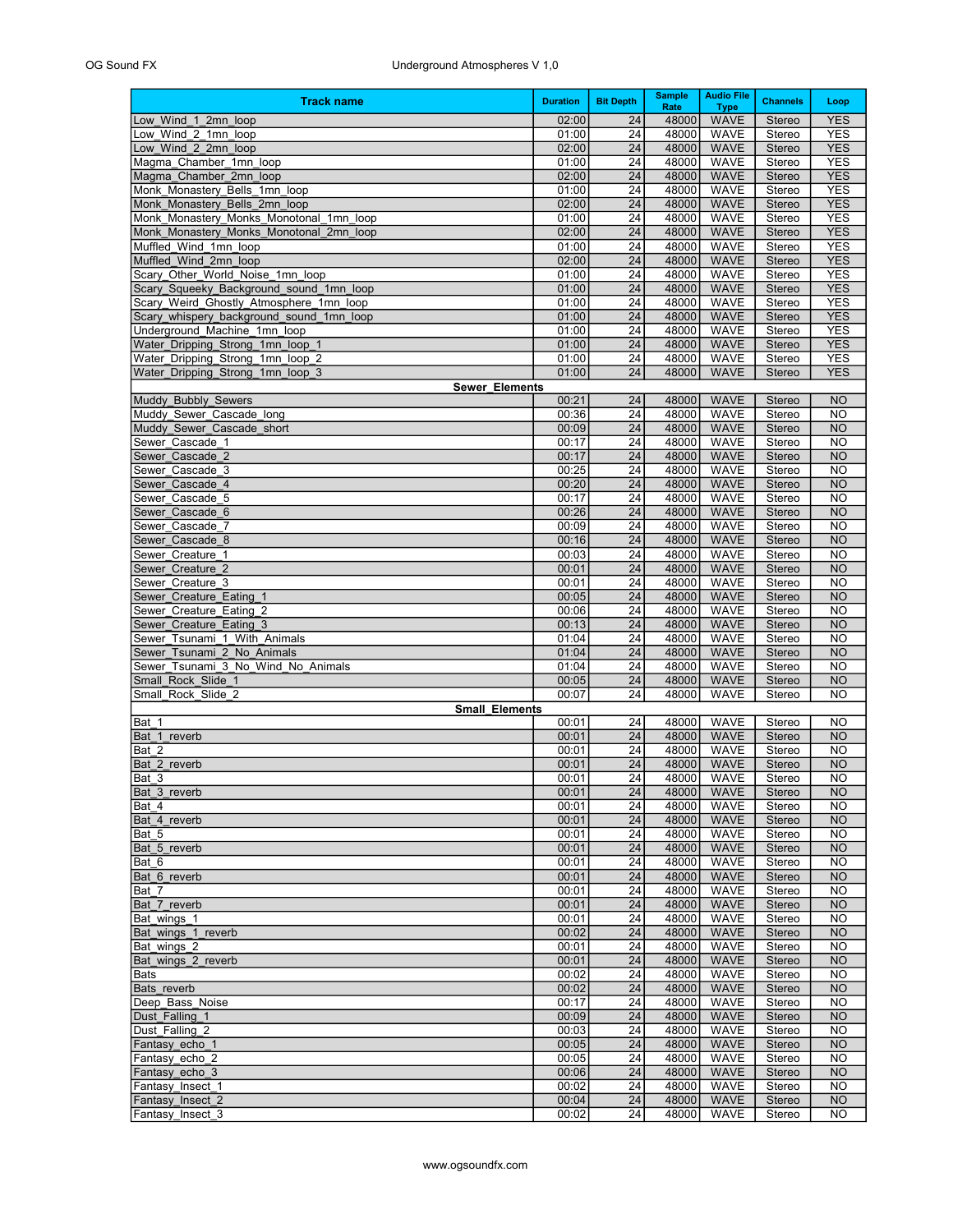| <b>Track name</b>                                                                        | <b>Duration</b> | <b>Bit Depth</b>                   | <b>Sample</b><br>Rate | <b>Audio File</b><br><b>Type</b> | <b>Channels</b>         | Loop                     |
|------------------------------------------------------------------------------------------|-----------------|------------------------------------|-----------------------|----------------------------------|-------------------------|--------------------------|
| Fantasy Insect Flying 1                                                                  | 00:02           | 24                                 | 48000                 | <b>WAVE</b>                      | <b>Stereo</b>           | <b>NO</b>                |
| Fantasy Insect Flying 2                                                                  | 00:02           | 24                                 | 48000                 | <b>WAVE</b>                      | Stereo                  | <b>NO</b>                |
| Fantasy Insect Flying 3                                                                  | 00:02           | 24<br>$\overline{24}$              | 48000<br>48000        | <b>WAVE</b>                      | <b>Stereo</b>           | <b>NO</b><br><b>NO</b>   |
| Ice Crack 1<br>Ice Crack 2                                                               | 00:01<br>00:03  | $\overline{24}$                    | 48000                 | WAVE<br><b>WAVE</b>              | Stereo<br>Stereo        | <b>NO</b>                |
| Ice Crack 3                                                                              | 00:03           | 24                                 | 48000                 | <b>WAVE</b>                      | Stereo                  | <b>NO</b>                |
| Ice Crack 4                                                                              | 00:04           | $\overline{24}$                    | 48000                 | <b>WAVE</b>                      | Stereo                  | <b>NO</b>                |
| Ice Crack 5                                                                              | 00:04           | $\overline{24}$                    | 48000                 | WAVE                             | Stereo                  | <b>NO</b>                |
| Ice Crack 6                                                                              | 00:04           | $\overline{24}$                    | 48000                 | <b>WAVE</b>                      | Stereo                  | <b>NO</b>                |
| Ice Crack 7<br>Mise 1                                                                    | 00:02<br>00:01  | 24<br>24                           | 48000<br>48000        | <b>WAVE</b><br><b>WAVE</b>       | Stereo<br>Stereo        | <b>NO</b><br><b>NO</b>   |
| Mise 1 reverb                                                                            | 00:01           | 24                                 | 48000                 | <b>WAVE</b>                      | Stereo                  | <b>NO</b>                |
| Mise 2                                                                                   | 00:02           | $\overline{24}$                    | 48000                 | <b>WAVE</b>                      | Stereo                  | <b>NO</b>                |
| Mise_2_reverb                                                                            | 00:01           | 24                                 | 48000                 | <b>WAVE</b>                      | Stereo                  | <b>NO</b>                |
| Mise 3                                                                                   | 00:01           | 24                                 | 48000                 | <b>WAVE</b>                      | Stereo                  | <b>NO</b>                |
| Mise 3 reverb<br>Mise 4                                                                  | 00:01<br>00:01  | $\overline{24}$<br>$\overline{24}$ | 48000<br>48000        | <b>WAVE</b><br><b>WAVE</b>       | Stereo<br>Stereo        | <b>NO</b><br><b>NO</b>   |
| Mise 4 reverb                                                                            | 00:01           | 24                                 | 48000                 | <b>WAVE</b>                      | Stereo                  | <b>NO</b>                |
| Mise 5                                                                                   | 00:01           | 24                                 | 48000                 | <b>WAVE</b>                      | Stereo                  | <b>NO</b>                |
| Mise 5 reverb                                                                            | 00:01           | $\overline{24}$                    | 48000                 | <b>WAVE</b>                      | Stereo                  | <b>NO</b>                |
| Mise 6                                                                                   | 00:01           | 24                                 | 48000                 | <b>WAVE</b>                      | Stereo                  | <b>NO</b>                |
| Mise 6 reverb                                                                            | 00:01           | 24                                 | 48000                 | <b>WAVE</b>                      | Stereo                  | <b>NO</b>                |
| Mise 7<br>Mise 7 reverb                                                                  | 00:01<br>00:01  | 24<br>24                           | 48000<br>48000        | <b>WAVE</b><br><b>WAVE</b>       | Stereo<br>Stereo        | <b>NO</b><br><b>NO</b>   |
| Rocks Falling                                                                            | 00:13           | $\overline{24}$                    | 48000                 | <b>WAVE</b>                      | Stereo                  | <b>NO</b>                |
| Scary Ghost Breath 1                                                                     | 00:08           | 24                                 | 48000                 | <b>WAVE</b>                      | Stereo                  | <b>NO</b>                |
| Scary Ghost Breath 2                                                                     | 00:06           | 24                                 | 48000                 | <b>WAVE</b>                      | Stereo                  | <b>NO</b>                |
| Scary Ghost Sound 1                                                                      | 00:05           | 24                                 | 48000                 | <b>WAVE</b>                      | Stereo                  | <b>NO</b>                |
| Snow Sound 1<br>Snow Sound 2                                                             | 00:01<br>00:01  | $\overline{24}$<br>24              | 48000<br>48000        | <b>WAVE</b><br><b>WAVE</b>       | Stereo<br>Stereo        | <b>NO</b><br><b>NO</b>   |
| Snow Sound 3                                                                             | 00:01           | 24                                 | 48000                 | <b>WAVE</b>                      | Stereo                  | <b>NO</b>                |
| Snow Sound 4                                                                             | 00:01           | $\overline{24}$                    | 48000                 | <b>WAVE</b>                      | Stereo                  | <b>NO</b>                |
| Snow Sound 5                                                                             | 00:01           | 24                                 | 48000                 | <b>WAVE</b>                      | Stereo                  | <b>NO</b>                |
| Snow Sound 6                                                                             | 00:01           | 24                                 | 48000                 | <b>WAVE</b>                      | Stereo                  | <b>NO</b>                |
| Snow Sound 7<br><b>Water_Elements</b>                                                    | 00:01           | 24                                 | 48000                 | <b>WAVE</b>                      | Stereo                  | <b>NO</b>                |
| Droplets on damp soil NoReverb 1mn loop                                                  | 01:00           | 24                                 | 48000                 | <b>WAVE</b>                      | <b>Stereo</b>           | <b>YES</b>               |
| Droplets on damp soil Reverb1 1mn loop                                                   | 01:00           | 24                                 | 48000                 | <b>WAVE</b>                      | Stereo                  | <b>YES</b>               |
| Droplets on damp soil Reverb2 1mn loop                                                   | 01:00           | 24                                 | 48000                 | <b>WAVE</b>                      | Stereo                  | <b>YES</b>               |
| Droplets on metal surface NoReverb 1mn loop                                              | 01:00           | 24                                 | 48000                 | <b>WAVE</b>                      | Stereo                  | <b>YES</b>               |
| Droplets on metal surface Reverb1 1mn loop<br>Droplets on metal surface Reverb2 1mn loop | 01:00<br>01:00  | 24<br>24                           | 48000<br>48000        | <b>WAVE</b><br>WAVE              | Stereo<br>Stereo        | <b>YES</b><br><b>YES</b> |
| Large droplets on damp surface NoReverb 1mn loop                                         | 01:00           | 24                                 | 48000                 | <b>WAVE</b>                      | <b>Stereo</b>           | <b>YES</b>               |
| Large droplets on damp surface Reverb1 1mn loop                                          | 01:00           | 24                                 | 48000                 | WAVE                             | Stereo                  | <b>YES</b>               |
| Large droplets_on_damp_surface_Reverb2_1mn_loop                                          | 01:00           | 24                                 | 48000                 | <b>WAVE</b>                      | <b>Stereo</b>           | <b>YES</b>               |
| Large_dropplets_NoReverb_1mn_loop                                                        | 01:00           | 24                                 | 48000                 | WAVE                             | Stereo                  | <b>YES</b>               |
| Large dropplets Reverb1 1mn loop<br>Large_dropplets_Reverb2_1mn_loop                     | 01:00<br>01:00  | 24<br>24                           | 48000<br>48000        | <b>WAVE</b><br><b>WAVE</b>       | Stereo<br>Stereo        | <b>YES</b><br><b>YES</b> |
| Simple Droplets 1 NoReverb 1mn loop                                                      | 01:00           | 24                                 | 48000                 | WAVE                             | <b>Stereo</b>           | YES                      |
| Simple Droplets 1 Reverb1 1mn loop                                                       | 01:00           | 24                                 | 48000                 | <b>WAVE</b>                      | Stereo                  | <b>YES</b>               |
| Simple Droplets 1 Reverb2 1mn loop                                                       | 01:00           | 24                                 | 48000                 | <b>WAVE</b>                      | <b>Stereo</b>           | <b>YES</b>               |
| Simple Droplets 2 NoReverb 1mn loop                                                      | 01:00           | 24                                 | 48000                 | WAVE                             | Stereo                  | <b>YES</b>               |
| Simple Droplets 2 Reverb1_1mn_loop<br>Simple Droplets 2 Reverb2 1mn loop                 | 01:00<br>01:00  | 24<br>24                           | 48000<br>48000        | <b>WAVE</b><br>WAVE              | <b>Stereo</b><br>Stereo | <b>YES</b><br><b>YES</b> |
| Simple Droplets 3 NoReverb 1mn loop                                                      | 01:00           | 24                                 | 48000                 | <b>WAVE</b>                      | <b>Stereo</b>           | <b>YES</b>               |
| Simple Droplets 3 Reverb1 1mn loop                                                       | 01:00           | 24                                 | 48000                 | WAVE                             | Stereo                  | <b>YES</b>               |
| Simple Droplets 3 Reverb2 1mn loop                                                       | 01:00           | 24                                 | 48000                 | <b>WAVE</b>                      | <b>Stereo</b>           | <b>YES</b>               |
| Simple Droplets 4 NoReverb 1mn loop                                                      | 01:00           | 24                                 | 48000                 | WAVE                             | Stereo                  | <b>YES</b>               |
| Simple Droplets 4 Reverb1_1mn_loop                                                       | 01:00           | 24                                 | 48000                 | <b>WAVE</b>                      | <b>Stereo</b>           | <b>YES</b>               |
| Simple Droplets 4 Reverb2 1mn loop<br>Simple Droplets 5 NoReverb 1mn loop                | 01:00<br>01:00  | 24<br>24                           | 48000<br>48000        | WAVE<br><b>WAVE</b>              | Stereo<br><b>Stereo</b> | <b>YES</b><br><b>YES</b> |
| Simple Droplets 5 Reverb 1mn loop                                                        | 01:00           | 24                                 | 48000                 | WAVE                             | Stereo                  | <b>YES</b>               |
| Small River_1mn_loop_1                                                                   | 01:00           | 24                                 | 48000                 | <b>WAVE</b>                      | <b>Stereo</b>           | <b>YES</b>               |
| Small River 1mn loop 2                                                                   | 01:00           | 24                                 | 48000                 | <b>WAVE</b>                      | Stereo                  | <b>YES</b>               |
| Small River 1mn loop 3                                                                   | 01:00           | 24                                 | 48000                 | <b>WAVE</b>                      | <b>Stereo</b>           | <b>YES</b>               |
| Small Cascade 1mn loop 1                                                                 | 01:00           | 24                                 | 48000<br>48000        | <b>WAVE</b>                      | Stereo                  | <b>YES</b>               |
| Small Cascade 1mn loop 2<br>Small Cascade Reverb 1mn loop 1                              | 01:00<br>01:00  | 24<br>24                           | 48000                 | <b>WAVE</b><br><b>WAVE</b>       | <b>Stereo</b><br>Stereo | <b>YES</b><br><b>YES</b> |
| Small Cascade Reverb 1mn loop 2                                                          | 01:00           | 24                                 | 48000                 | <b>WAVE</b>                      | <b>Stereo</b>           | <b>YES</b>               |
| Small Cascade Reverb 1mn loop 3                                                          | 01:00           | 24                                 | 48000                 | <b>WAVE</b>                      | Stereo                  | <b>YES</b>               |
| Small Cascade Reverb 1mn loop 4                                                          | 01:00           | 24                                 | 48000                 | <b>WAVE</b>                      | <b>Stereo</b>           | <b>YES</b>               |
| Small Cascade Reverb 1mn loop 5                                                          | 01:00           | 24                                 | 48000                 | WAVE                             | Stereo                  | YES                      |